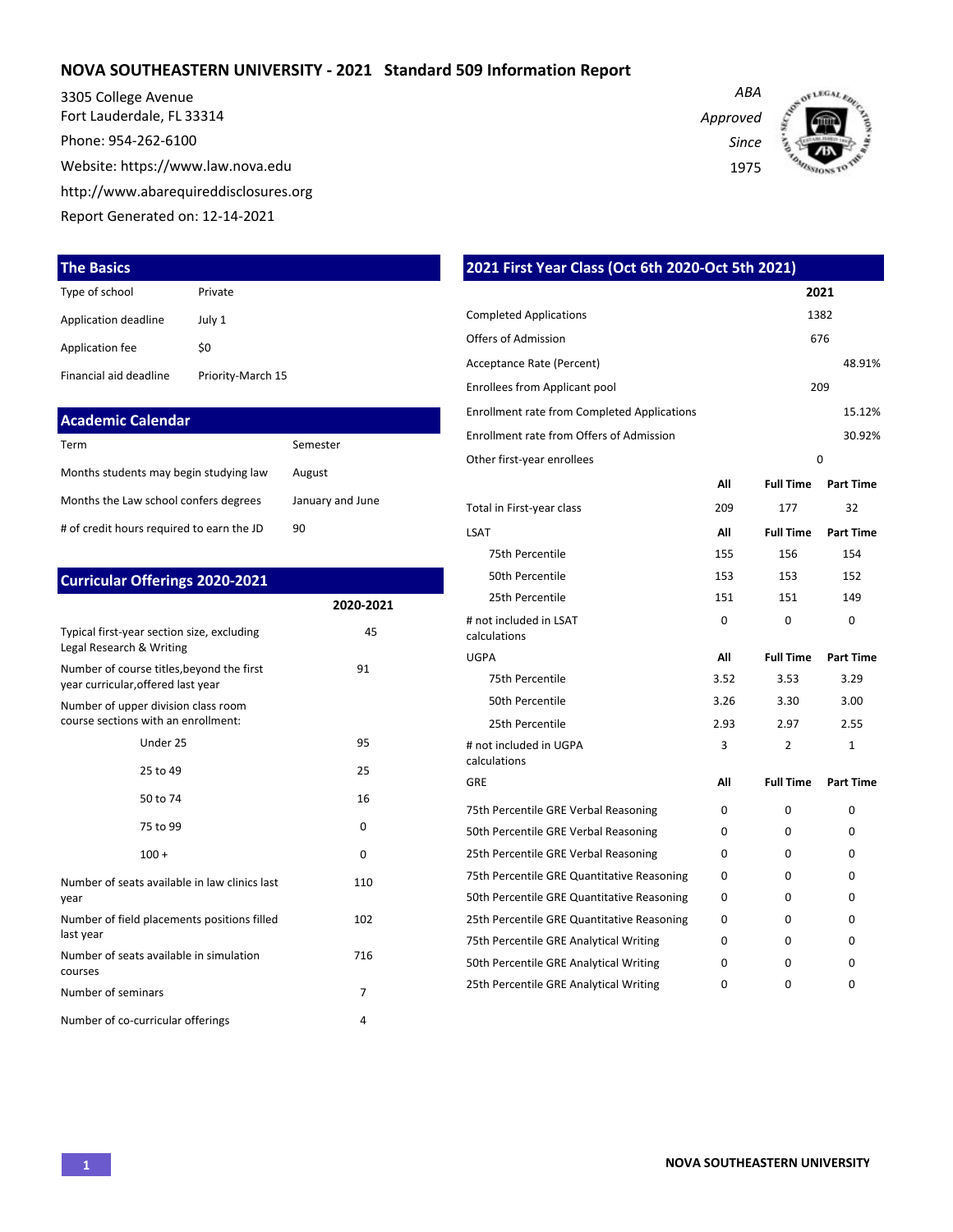| <b>J.D Enrollment as of October 5th 2021</b> |          |                |                |              |                |                 |                |          |                |                |             |          |                |                |                |          |              |
|----------------------------------------------|----------|----------------|----------------|--------------|----------------|-----------------|----------------|----------|----------------|----------------|-------------|----------|----------------|----------------|----------------|----------|--------------|
|                                              |          | JD1            |                |              |                | JD <sub>2</sub> |                |          |                |                | JD3         |          |                |                | JD4            |          | <b>Total</b> |
|                                              | т        | M              | W              | $\mathbf{o}$ |                | M               | W              | O        |                | М              | W           | $\Omega$ | т              | M              | W              | $\Omega$ |              |
| Hispanics of any race                        | 65       | 26             | 39             | 0            | 55             | 26              | 29             | $\Omega$ | 68             | 29             | 39          | $\Omega$ | $\overline{7}$ | 4              | 3              | $\Omega$ | 195          |
| American Indian or Alaska Native             | $\Omega$ | $\Omega$       | $\Omega$       | $\Omega$     | $\Omega$       | $\Omega$        | $\Omega$       | $\Omega$ | $\Omega$       | 0              | $\Omega$    | $\Omega$ | $\Omega$       | $\Omega$       | $\Omega$       | $\Omega$ | $\Omega$     |
| Asian                                        | 9        | $\overline{2}$ | $\overline{7}$ | 0            | 9              | 3               | 6              | $\Omega$ | 3              | $\overline{2}$ | 1           | $\Omega$ | $\overline{2}$ | $\Omega$       | $\overline{2}$ | $\Omega$ | 23           |
| <b>Black or African American</b>             | 16       | 6              | 10             | 0            | 12             | 3               | 9              | $\Omega$ | 10             | 4              | 6           | $\Omega$ | 4              | $\Omega$       | 4              | $\Omega$ | 42           |
| Native Hawaiian or Other Pacific Islander    | 0        | $\Omega$       | $\Omega$       | 0            | $\Omega$       | $\Omega$        | $\Omega$       | $\Omega$ | 1              | 1              | $\mathbf 0$ | $\Omega$ | $\Omega$       | $\Omega$       | $\Omega$       | $\Omega$ | 1            |
| Two or More Races                            | 4        | 3              | 1              | 0            | 5              | $\mathbf{1}$    | 3              |          | $\overline{2}$ |                | 1           | 0        | $\Omega$       | $\Omega$       | $\Omega$       | $\Omega$ | 11           |
| <b>Total Minority</b>                        | 94       | 37             | 57             | $\Omega$     | 81             | 33              | 47             | 1        | 84             | 37             | 47          | $\Omega$ | 13             | 4              | 9              | $\Omega$ | 272          |
| White                                        | 100      | 55             | 44             | 1            | 79             | 43              | 36             | $\Omega$ | 77             | 36             | 41          | $\Omega$ | 11             | 4              | 7              | $\Omega$ | 267          |
| Nonresident Alien                            | 13       | 3              | 10             | 0            | $\overline{2}$ | $\overline{2}$  | $\Omega$       | $\Omega$ | 4              | 0              | 4           | $\Omega$ | $\Omega$       | $\Omega$       | $\Omega$       | $\Omega$ | 19           |
| Race and Ethnicity Unknown                   | 10       | 6              | 4              | 0            | 8              | 6               | $\overline{2}$ | 0        | 13             | 3              | 9           | 1        | $\overline{2}$ | $\overline{2}$ | $\Omega$       | $\Omega$ | 33           |
| Total                                        | 217      | 101            | 115            | 1            | 170            | 84              | 85             | 1        | 178            | 76             | 101         | 1        | 26             | 10             | 16             | $\Omega$ | 591          |

| <b>Faculty Resources 2020 - 2021</b> |                  |        |       |                    |       |  |  |  |  |  |  |  |  |  |
|--------------------------------------|------------------|--------|-------|--------------------|-------|--|--|--|--|--|--|--|--|--|
|                                      | Male             | Female | Other | People<br>of Color | Total |  |  |  |  |  |  |  |  |  |
| Full-time faculty<br>members         | 19               | 21     | 0     | 15                 | 40    |  |  |  |  |  |  |  |  |  |
| Non-full-time faculty                | 17               | 18     | 0     | 12                 | 35    |  |  |  |  |  |  |  |  |  |
| Total                                | 36               | 39     | 0     | 27                 | 75    |  |  |  |  |  |  |  |  |  |
|                                      | <b>Full Time</b> |        |       | <b>Part Time</b>   | Total |  |  |  |  |  |  |  |  |  |
| Librarians                           |                  | 7      |       | 0                  | 7     |  |  |  |  |  |  |  |  |  |
| Administrators                       |                  | 10     |       | 0                  | 10    |  |  |  |  |  |  |  |  |  |

# **J.D. Degrees Awarded 2020-2021**

| Hispanics of any race                     | 64             |
|-------------------------------------------|----------------|
| American Indian or Alaska Native          | 0              |
| Asian                                     | 8              |
| Black or African American                 | 21             |
| Native Hawaiian or Other Pacific Islander | $\overline{2}$ |
| Two or More Races                         | 1              |
| <b>Total Minority</b>                     | 96             |
| White                                     | 79             |
| Nonresident Alien                         | 3              |
| Race and Ethnicity Unknown                | 12             |
| Total                                     | 190            |

| <b>1L Tuition and Fees 2021 - 2022</b> |                 |                |              |                |         |                |
|----------------------------------------|-----------------|----------------|--------------|----------------|---------|----------------|
| Per Annual:                            | <b>Resident</b> | Annual<br>Fees | Non-Resident | Annual<br>Fees | Other   | Annual<br>Fees |
| Full-Time                              | \$43.259        | \$1.940        | \$43.259     | \$1.940        | \$0     | \$0            |
| Part-Time                              | \$32,438        | \$ 1.940       | \$32.438     | \$1.940        |         |                |
| Per Credit:                            | Resident        | Annual<br>Fees | Non-Resident | Annual<br>Fees | Other   | Annual<br>Fees |
| Full-Time                              | \$0             | \$0            | \$0          | \$0            | \$1.747 | \$0            |
| Part-Time                              | \$0             | \$0            | \$0          | \$0            |         |                |
| <b>Tuition Guarantee Program</b>       |                 |                | No           |                |         |                |

## **Grants and Scholarships 2020-2021**

|                                 | <b>Total</b> |     | <b>Full Time</b> |    | <b>Part Time</b> |    |  |  |  |
|---------------------------------|--------------|-----|------------------|----|------------------|----|--|--|--|
|                                 | #            | %   | #                | ℅  | #                | ℅  |  |  |  |
| Total # of students             | 596          | 100 | 477              | 80 | 119              | 20 |  |  |  |
| Total # receiving<br>grants     | 295          | 49  | 247              | 52 | 48               | 40 |  |  |  |
| Less than 1/2 tuition           | 238          | 40  | 192              | 40 | 46               | 39 |  |  |  |
| Half to full tuition            | 57           | 10  | 55               | 12 | 2                | 2  |  |  |  |
| <b>Full tuition</b>             | 0            | 0   | 0                | 0  | $\Omega$         | 0  |  |  |  |
| More than full tuition          | 0            | 0   | 0                | 0  | 0                | 0  |  |  |  |
| 75th Percentile grant<br>amount |              |     | \$20,000         |    | \$11,275         |    |  |  |  |
| 50th Percentile grant<br>amount |              |     | \$15,000         |    | \$7,500          |    |  |  |  |
| 25th Percentile grant<br>amount |              |     | \$10,000         |    | \$5,000          |    |  |  |  |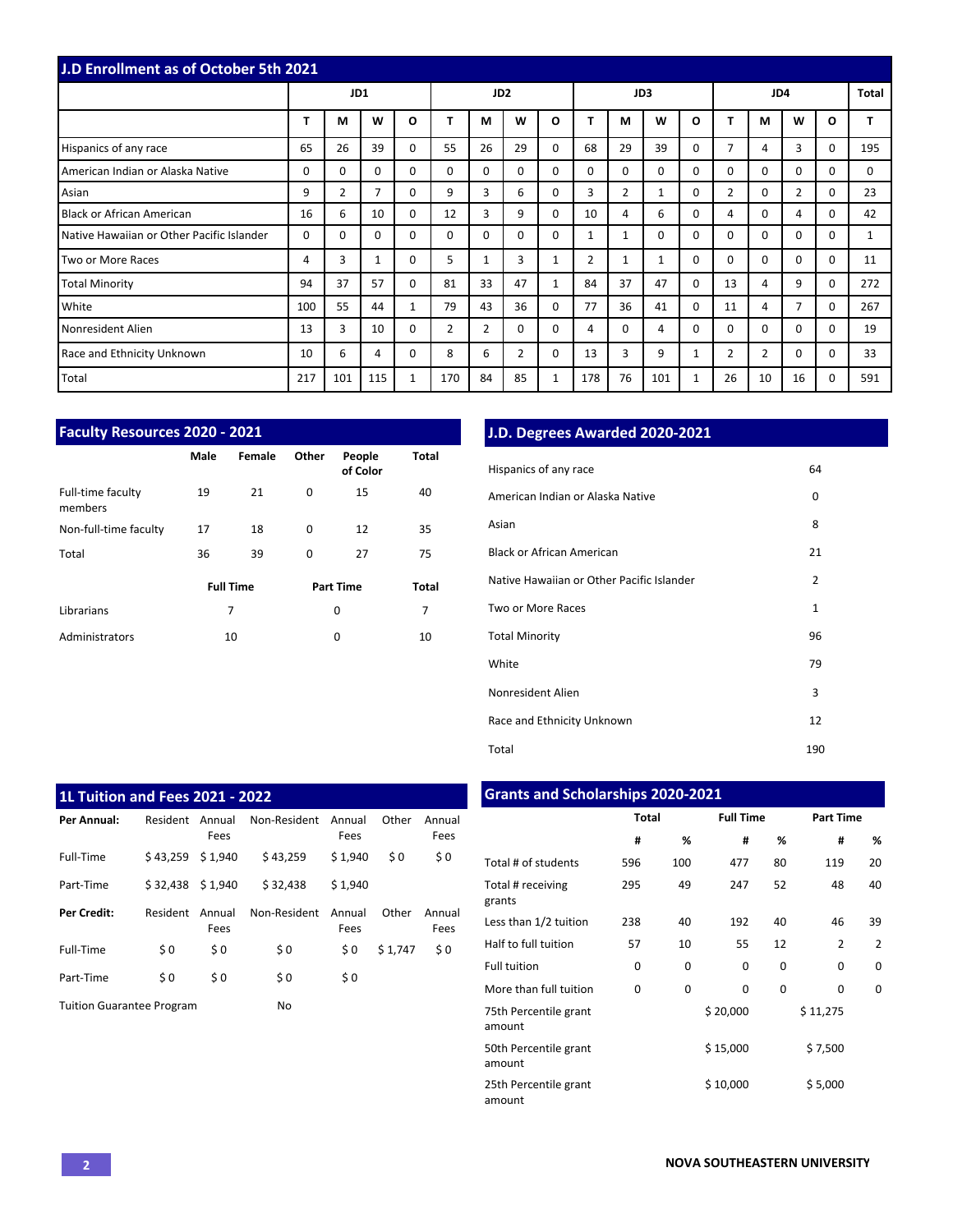### **Living Expenses 2021-2022**

Estimated Living Expenses for singles

| Living on Campus  | \$0      |
|-------------------|----------|
| Living Off Campus | \$33,522 |
| Living At Home    | \$15,099 |

| <b>Conditional Scholarships 2020-2021</b> |                 |                         |  |  |  |  |  |  |  |  |  |
|-------------------------------------------|-----------------|-------------------------|--|--|--|--|--|--|--|--|--|
| Students Matriculating in                 | # Entering with | # Reduced or Eliminated |  |  |  |  |  |  |  |  |  |
| 2020-2021 Academic Year                   | 105             | 32                      |  |  |  |  |  |  |  |  |  |
| 2019-2020 Academic Year                   | 123             | 11                      |  |  |  |  |  |  |  |  |  |
| 2018-2019 Academic Year                   | 119             | 0                       |  |  |  |  |  |  |  |  |  |

Please note that due to the COVID-19 pandemic, some schools reduced/eliminated conditional scholarships for the duration of the pandemic.

| <b>Academic Attrition 2020-2021</b>       |    |     |              |          |      |                 |                |                |              |          |          |          |          |          |          |          |          |     |
|-------------------------------------------|----|-----|--------------|----------|------|-----------------|----------------|----------------|--------------|----------|----------|----------|----------|----------|----------|----------|----------|-----|
|                                           |    | JD1 |              |          |      | JD <sub>2</sub> |                |                | JD3          |          |          |          | JD4      |          |          |          | UL       |     |
|                                           | т  | М   | W            | O        | %    | T               | м              | W              | O            |          | М        | w        | O        |          | M        | W        | O        | %   |
| Hispanics of any race                     | 7  | 3   | 4            | $\Omega$ | 10.9 | 3               | 1              | $\overline{2}$ | 0            | $\Omega$ | $\Omega$ | $\Omega$ | $\Omega$ | $\Omega$ | $\Omega$ | $\Omega$ | $\Omega$ | 2.0 |
| American Indian or Alaska Native          | 0  | 0   | 0            | $\Omega$ | 0.0  | $\Omega$        | 0              | $\Omega$       | 0            | $\Omega$ | $\Omega$ | $\Omega$ | $\Omega$ | $\Omega$ | $\Omega$ | $\Omega$ | $\Omega$ | 0.0 |
| Asian                                     | 0  | 0   | 0            | $\Omega$ | 0.0  | $\Omega$        | 0              | $\Omega$       | $\Omega$     | $\Omega$ | $\Omega$ | $\Omega$ | $\Omega$ | $\Omega$ | $\Omega$ | $\Omega$ | $\Omega$ | 0.0 |
| <b>Black or African American</b>          |    | 0   |              | 0        | 8.3  | $\Omega$        | 0              | $\Omega$       | 0            | $\Omega$ | $\Omega$ | $\Omega$ | $\Omega$ | $\Omega$ | $\Omega$ | $\Omega$ | $\Omega$ | 0.0 |
| Native Hawaiian or Other Pacific Islander | 0  | 0   | 0            | 0        | 0.0  | 0               | 0              | $\Omega$       | 0            | $\Omega$ | $\Omega$ | $\Omega$ | $\Omega$ | $\Omega$ | $\Omega$ | $\Omega$ | $\Omega$ | 0.0 |
| Two or More Races                         | 0  | 0   | <sup>0</sup> | $\Omega$ | 0.0  | $\Omega$        | 0              | $\Omega$       | <sup>0</sup> | $\Omega$ | $\Omega$ | $\Omega$ | $\Omega$ | $\Omega$ | $\Omega$ | $\Omega$ | $\Omega$ | 0.0 |
| <b>Total Minority</b>                     | 8  | 3   | 5            | 0        | 9.3  | 3               | 1              | $\overline{2}$ | $\Omega$     | $\Omega$ | $\Omega$ | 0        | $\Omega$ | $\Omega$ | $\Omega$ | $\Omega$ | $\Omega$ | 1.5 |
| White                                     | 11 | 8   | 3            | 0        | 10.9 | $\overline{2}$  | $\overline{2}$ | $\Omega$       | 0            | 0        | 0        | 0        | $\Omega$ | $\Omega$ | 0        | $\Omega$ | $\Omega$ | 1.3 |
| Nonresident Alien                         | 0  | 0   | 0            | $\Omega$ | 0.0  | $\Omega$        | 0              | $\Omega$       | <sup>0</sup> | $\Omega$ | $\Omega$ | $\Omega$ | $\Omega$ | $\Omega$ | $\Omega$ | $\Omega$ | $\Omega$ | 0.0 |
| Race and Ethnicity Unknown                | O  | 0   | $\Omega$     | $\Omega$ | 0.0  | $\Omega$        | 0              | $\Omega$       | $\Omega$     | $\Omega$ | $\Omega$ | $\Omega$ | $\Omega$ | $\Omega$ | $\Omega$ | $\Omega$ | $\Omega$ | 0.0 |
| Total                                     | 19 | 11  | 8            | 0        | 9.8  | 5               | 3              | 2              | 0            | 0        | 0        | $\Omega$ | $\Omega$ | $\Omega$ | 0        | 0        | 0        | 1.2 |

| <b>Other Attrition 2020-2021</b>          |          |          |          |          |                 |                |              |          |          |          |          |          |          |          |          |              |              |     |
|-------------------------------------------|----------|----------|----------|----------|-----------------|----------------|--------------|----------|----------|----------|----------|----------|----------|----------|----------|--------------|--------------|-----|
|                                           | JD1      |          |          |          | JD <sub>2</sub> |                |              |          | JD3      |          |          |          | JD4      |          |          |              | UL           |     |
|                                           | Т        | M        | W        | O        | %               | T              | M            | W        | O        |          | М        | W        | $\Omega$ |          | M        | W            | O            | %   |
| Hispanics of any race                     | 0        | 0        | 0        | $\Omega$ | 0.0             | 1              | 1            | $\Omega$ | $\Omega$ | $\Omega$ | $\Omega$ | 0        | $\Omega$ | $\Omega$ | $\Omega$ | $\Omega$     | 0            | 0.7 |
| American Indian or Alaska Native          | $\Omega$ | 0        | 0        | $\Omega$ | 0.0             | $\Omega$       | $\Omega$     | $\Omega$ | $\Omega$ | $\Omega$ | $\Omega$ | 0        | $\Omega$ | $\Omega$ | $\Omega$ | $\Omega$     | 0            | 0.0 |
| Asian                                     | 0        | $\Omega$ | $\Omega$ | $\Omega$ | 0.0             | 0              | $\Omega$     | $\Omega$ | $\Omega$ | $\Omega$ | $\Omega$ | 0        | $\Omega$ | $\Omega$ | $\Omega$ | $\Omega$     | 0            | 0.0 |
| Black or African American                 | 0        | $\Omega$ | 0        | 0        | 0.0             | $\Omega$       | $\Omega$     | $\Omega$ | $\Omega$ | $\Omega$ | 0        | 0        | $\Omega$ | $\Omega$ | $\Omega$ | 0            | 0            | 0.0 |
| Native Hawaiian or Other Pacific Islander | 0        | 0        | 0        | 0        | 0.0             | 0              | 0            | $\Omega$ | 0        | $\Omega$ | 0        | 0        | $\Omega$ | $\Omega$ | 0        | 0            | 0            | 0.0 |
| Two or More Races                         | 0        | 0        | 0        | $\Omega$ | 0.0             | 0              | $\Omega$     | $\Omega$ | $\Omega$ | $\Omega$ | $\Omega$ | 0        | $\Omega$ | $\Omega$ | $\Omega$ | $\Omega$     | $\Omega$     | 0.0 |
| <b>Total Minority</b>                     | $\Omega$ | 0        | 0        | $\Omega$ | 0.0             | 1              | $\mathbf{1}$ | $\Omega$ | $\Omega$ | $\Omega$ | $\Omega$ | 0        | $\Omega$ | $\Omega$ | $\Omega$ | 0            | <sup>0</sup> | 0.5 |
| White                                     | 7        | 3        | 4        | 0        | 6.9             | $\overline{2}$ | $\mathbf{1}$ | 1        | 0        | 0        | $\Omega$ | 0        | $\Omega$ | 0        | 0        | $\Omega$     | 0            | 1.3 |
| Nonresident Alien                         | 0        | $\Omega$ | $\Omega$ | $\Omega$ | 0.0             | $\Omega$       | $\Omega$     | $\Omega$ | $\Omega$ | $\Omega$ | 0        | 0        | 0        | $\Omega$ | $\Omega$ | <sup>0</sup> | <sup>0</sup> | 0.0 |
| Race and Ethnicity Unknown                | 1        | 1        | 0        | $\Omega$ | 14.3            | $\Omega$       | $\Omega$     | $\Omega$ | $\Omega$ | $\Omega$ | $\Omega$ | $\Omega$ | $\Omega$ | $\Omega$ | $\Omega$ | $\Omega$     | $\Omega$     | 0.0 |
| Total                                     | 8        | 4        | 4        | $\Omega$ | 4.1             | 3              | 2            |          | $\Omega$ | $\Omega$ | O        | O        | $\Omega$ | $\Omega$ | $\Omega$ | $\Omega$     | O            | 0.7 |